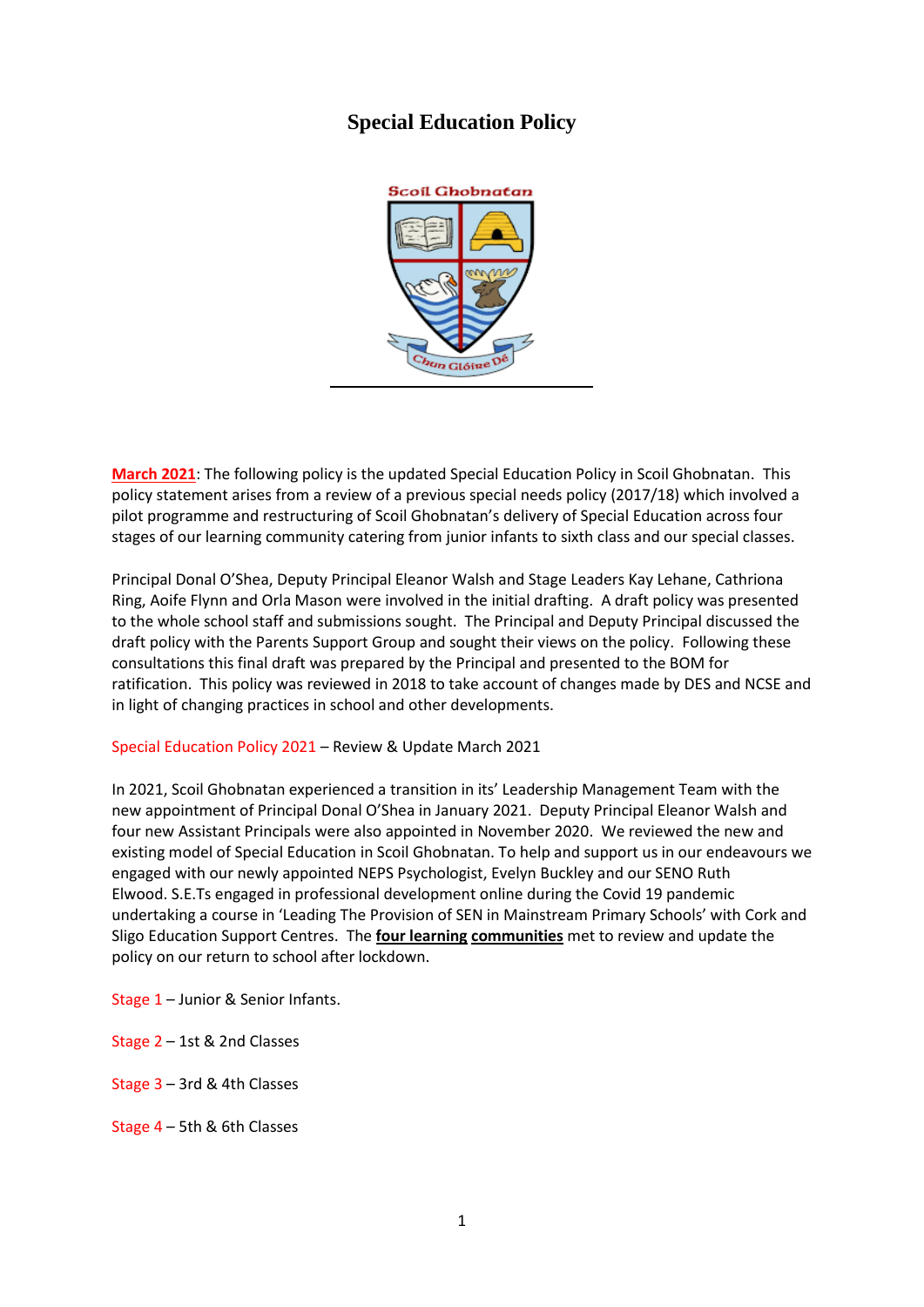The pupils within each learning community are currently supported by a team of Special Education Teachers working in close co-operation with Class Teachers and SNA staff to facilitate the best possible learning outcomes for all. We provide a range of supports including team teaching in class interventions e.g.; L.L.O., Maths (Early Maths Activities) group teaching both within and outside of the classroom and one-to –one teaching as appropriate. All children experience the benefits of various learning environments. These interventions were reviewed and assessed. Monthly stage meetings involving all staff working within the stage are facilitated to allow for efficient communication planning and on-going review. A weekly provision for planning is incorporated into the timetable of all support teachers. This time will allow for collaboration with class teachers, other support teachers, SNA staff, parents or outside agencies as required.

The Continuum of Support Model is being implemented for all pupils whose needs are in the process of being identified and supported. For pupils who have existing I.E.P.'s, the new School Plan Plus is used to plan for their support and the review is being conducted following the review template.

The new Model of Special Education is a positive development for Scoil Ghobnatan which has brought an additional allocation of support teachers to our school. We are engaging in the process of change and development with our new Leadership Management Team as well as a transition in the 'Progressing Services for Children and Young People' Programme. This national initiative led by the H.S.E involves many of our S.E.N pupils and is being established in our local community at present. Important to note is that our S.E.N pupils have been absent from school during the periods March 2020-June 2020 and January 2021-February 2021. They have been supported by our Class Teachers, Special Education Teachers and Special Needs Assistants by engaging in our remote teaching and learning approach via Microsoft Teams, Whats App, phone-calls and learning packages posted home on a fortnightly basis. While some pupils have actively engaged, others have fallen significantly behind and a compilation of this data will contribute to adjustments in our existing policy.

Changes will be made to the Special Educational Needs Policy as appropriate to the year 2021.

# **Rationale and Scope**

A Review of our Special Educational Needs Policy is required at this time:

- To cater for the enrolment and education of pupils with special education needs in the mainstream setting.
- To give effect to the aspirations set out in the school mission statement and the school aims.
- To comply with recent legislation and department circulars in this area.
- To streamline the provision of special needs support in the school.
- The Education for Persons with Special Educational Needs Act 2004 defines a special educational need as,

## *" a restriction in capacity to participate in and benefit from education due to an enduring physical, sensory, mental health or learning disability, or any other condition"*

Furthermore, the rationale for this policy is to ensure the school's compliance with relevant legislation including The Education Act (1998). The Education Welfare Act (2002). The Equal Status Act (2000), Disability Bill (2002) and the E.P.S.O.N. Act (2004)

Learning Support Guidelines 2000, p. 1 refers to pupils whose achievement is at a very low level and who are at risk of not reaching adequate levels of proficiency in literacy and numeracy before leaving primary school.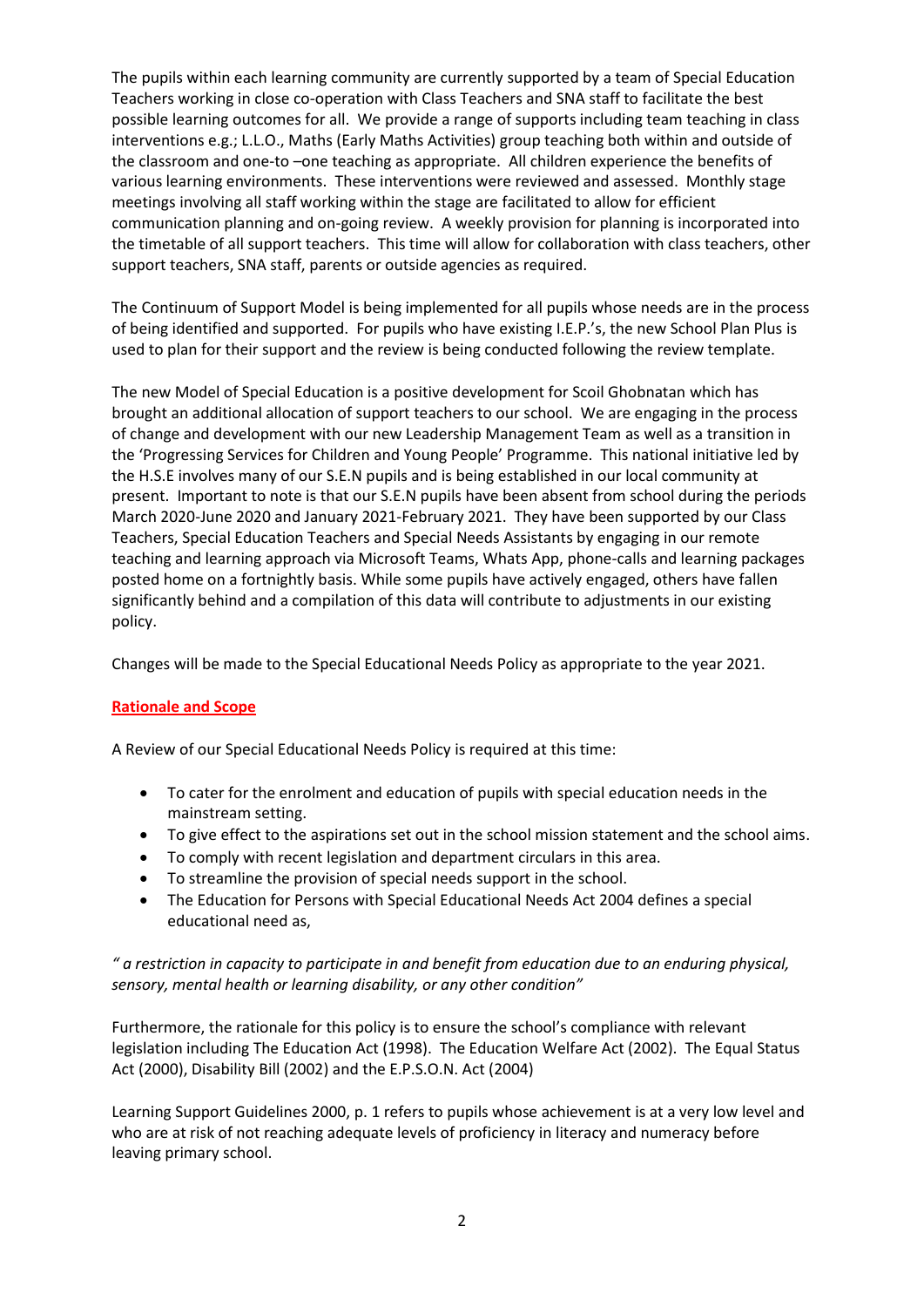Scoil Ghobnatan, as a school community has a commitment to the principles of inclusion. This commitment has been demonstrated with the provision of support educational facilities for all children with special educational needs. The establishment of a Language Class for children with a specific language difficulty addresses this particular need. An EBD unit was also set up in the school in Sept.2017. (Ref: EBD enrolment policy, DLD policy). In recent years the school has adapted to the changes in the provision of special education teaching for special needs pupils in mainstream classes there are now 13 Special Needs Assistants employed in the school. The school has also adopted an inclusive approach to the needs of "newcomer" children who are learning English as a second language.

This policy includes mainstream pupils in the following categories; Pupils in need of classroom support, school support, and support plan plus also EAL pupils.. We have adopted the Continuum of support model as recommended by our previous NEPS Psychologist Louise Brennan.

## **Relationship to Characteristic Spirit of the School**

We strive to provide the best provision possible for pupils with special educational needs. This is in keeping with the Christian ethos of this Catholic Primary School which aims to ensure that each child develops their talents and abilities to the full and which the values of love, justice, truth and charity are upheld. We are committed to an inclusive education for all pupils, we are conscious that each pupil enriches our school in his/her own individual way.

## **Aims**

- To enable pupils of all abilities to avail of and benefit from an appropriate education.
- To outline our whole school approach to teaching/learning in relation to pupils with special educational needs and to improve the quality of teaching and learning for all pupils with special educational needs.
- To set out procedures for the enrolment of children with special needs in Scoil Ghobnatan and to assist parents in making an informed decision in relation to their child.
- To outline procedures and practices to be followed in relation to supporting the learning of pupils with special educational needs.
- To establish communication structures for the involvement of all the partners in the education of pupils with special educational needs. (L.S. Guidelines)
- To enable the school community to make appropriate provision for all pupils of the school.

#### **Enrolment**

The date of application for enrolment for all pupils, including pupils presenting with special needs will be March onwards of each school year. This enables the school to make provision for children with Special Educational Needs (SEN) and make provision/applications in accordance with their needs with the Special Education Needs Officer (SENO). Parents and/or Guardians(s)/Carers(s) will be contacted with regard to access to existing Psychologist's reports and/or Speech and Language Therapy and/or Occupational Therapy or other professional reports. Enrolment is completed as follows, so as to gain as full and understanding about the pupil as possible;

- Initial meeting with Principal and Parent(s)/Guardian(s).
- Copies of school reports from previous schools attended and/or assessments are requested/welcomed.
- Written parental/guardian's permission will be sought to access relevant reports.
- Meeting with parent(s)/guardians(s), prospective pupil, class teacher (in whose class the child may be placed) and/or Special Education Teacher e.g. teacher from the relevant Class or Learning Support Community/Special Class.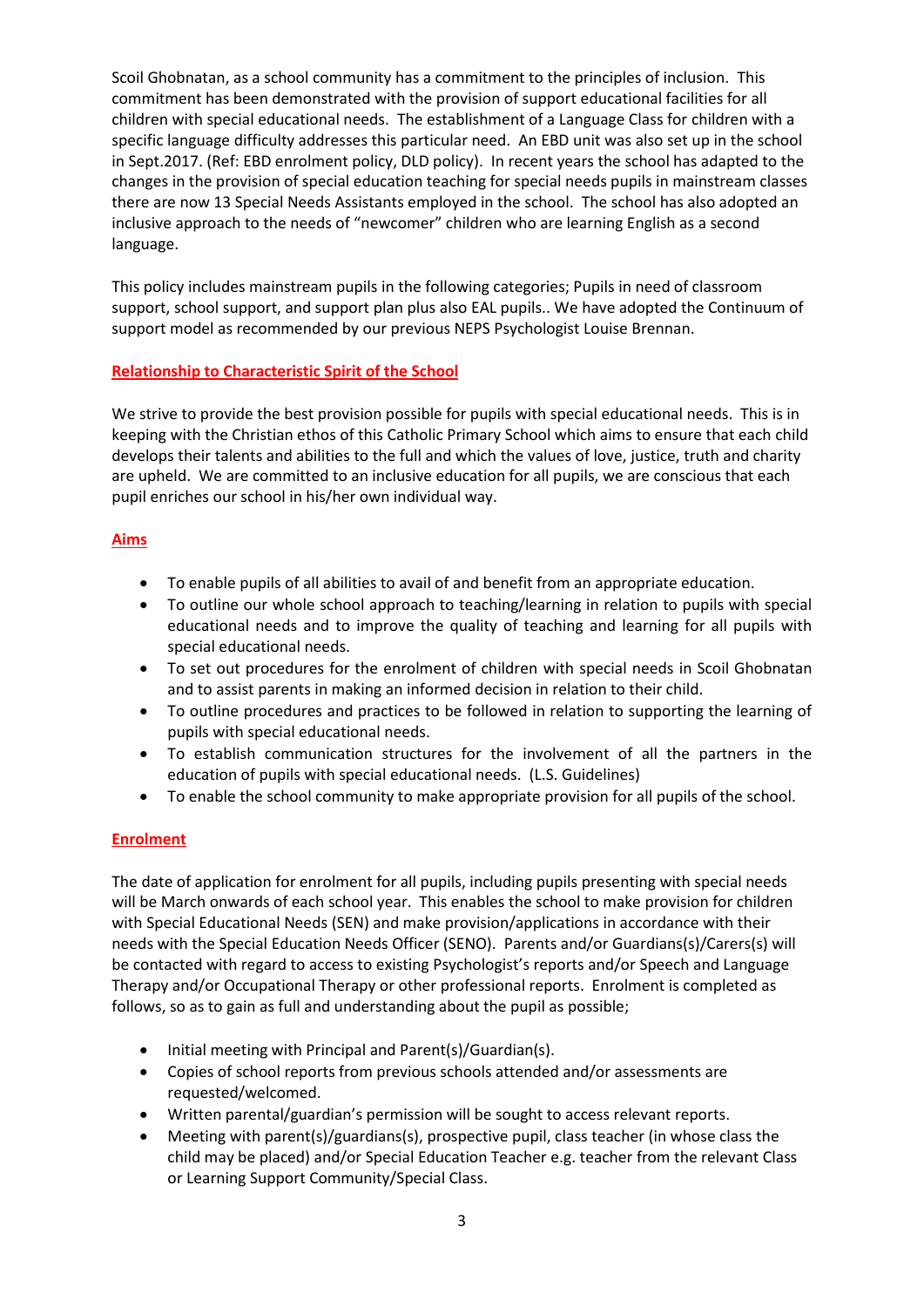The staged approach as per Department of Education and Skills Guidelines will be used in offering support to a child with Special Educational Needs.

**Stage 1** – A classroom support plan in collaboration with parent(s)/guardian(s).

**Stage 2** – Referral to the support teacher for further diagnostic testing.

**Stage 3** – Referral for further specialist assessment, in consultation with parents/guardians/carers, e.g. National Education Psychological Service (NEPS), Speech and Language Therapy, Children and Adult Mental Health Service (CAMHS), Occupational Therapy (OT) **(see appendix 1 for further details re: staged approach support).**

In line with the Special Education Circular 02/05 App 3; "In the case of pupils identified at an early age as having very significant special education needs, intervention at stage 3 will be necessary on their entry to school" if the child has already been assessed by the relevant health care professional/is presenting with severe difficulties.

Also, "A child is entitled to attend the school which is most suited to his/her overall needs", according to The Education of Persons with Disabilities Act 2004.

Parent(s)/Guardian(s) are required to notify the school of their child's Special Needs in advance of enrolling in a mainstream class. The Board of Management in Scoil Ghobnatan will request a copy of the child's medical and/or psychological report and/or any other relevant reports.

## **Procedures for Early Identification of Pupils with Special Educational Needs**

Request relevant records of all incoming pupils from feeder schools.

Administer appropriate standardised screening measures to all incoming pupils who were previously in receipt of supplementary teaching and/or to those whose test results indicated a need for further intervention. The continuum of support, as outlined in appendix 1 will be applied in identifying and providing for pupils with Special Educational Needs.

# **Preparation of a Group Learning Plan/School Support Plan**

- 1. In general it will be the support teacher who will prepare a child's Support Plan/Group Plan in consultation with parents, class teacher and SNA.
- 2. The Plan may be individual or group depending on the nature and severity of the difficulties. Pupils requiring a Support Plan Plus who have been diagnosed with Special Educational Needs will generally have an individual plan.
- 3. Pupil progress will be reviewed by means of on-going observations, informal testing and formal standardised testing carried out by support teachers or classroom teachers.
- 4. If it is felt that a reduction or discontinuation of supplementary teaching is warranted based on reviews of progress the Principal will be notified and the parents will be contacted with a view to discussing the situation.
- 5. Where there are continuing concerns about a pupil's progress following interventions at Stage 1 and 2 the Deputy Principal/Principal should be informed. The classroom teacher/support teacher will document progress to date and outline concerns that may warrant referral to an outside specialist.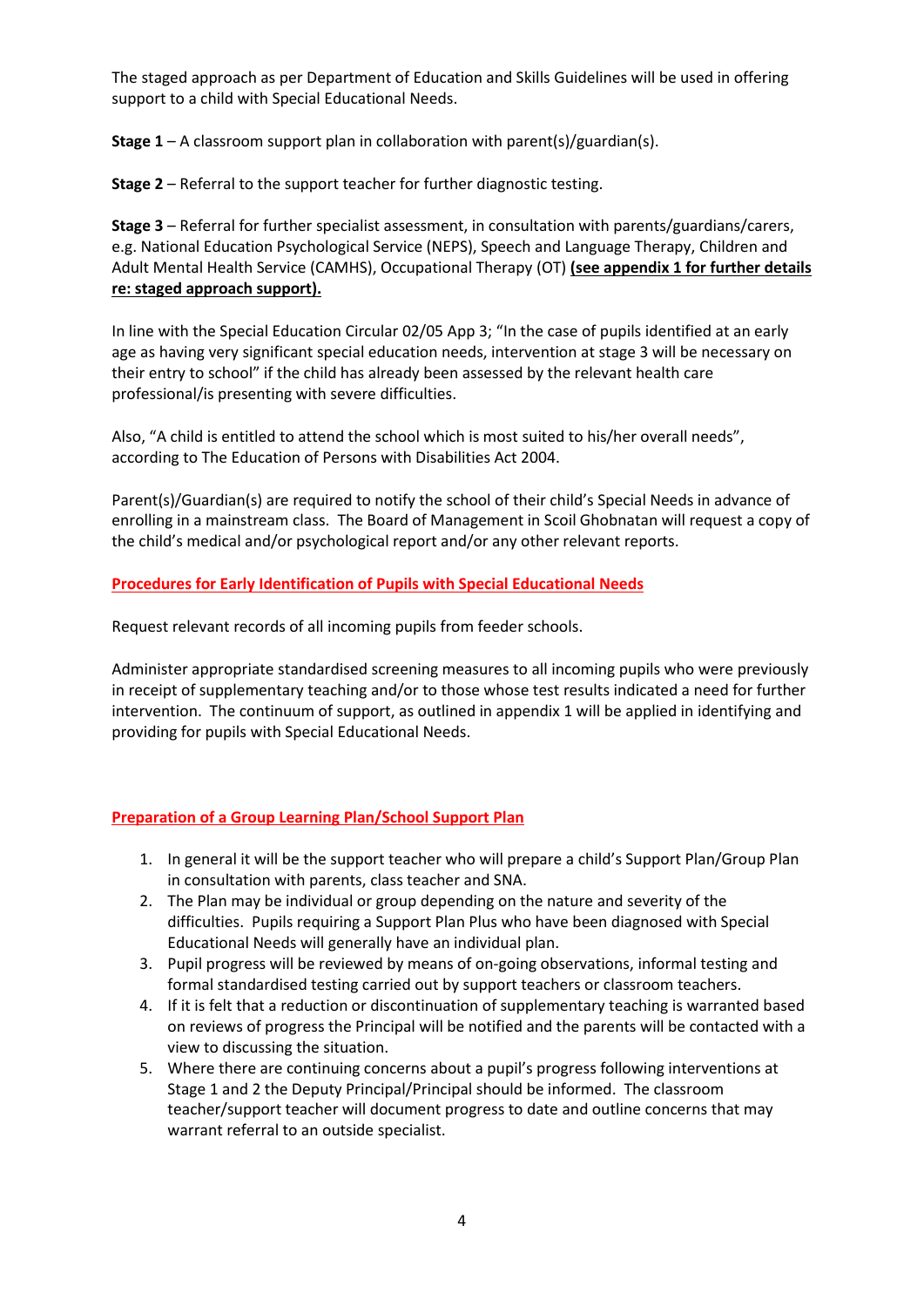# **Drafting and Implementing a Support Plan Plus (for pupils at stage 3)**

The educational purpose of a Support Plan Plus is to "provide evidence of the agreed special educational interventions and other supports to be provided for the child, together with recording parent, student and teacher professional views. A Support Plan Plus also records the strategies that need to be used to enable a child to progress in the educational system". (NCSE Guidelines May 2006, page vi)

Information included in a Support Plan Plus will include:

- Learning strengths: based on *teacher observation, parent observations, SNA observation …*
- Learning needs: based on *psychological report, teacher input, parental input, pupil input…*
- Priority Targets for the pupil for a specified period of time
- Strategies to be used to achieve targets
- Biographical details and details of assessments carried out

An agreed format is available for use throughout the school. The agreed default format is available in the school in hard copy and on Aladdin Schools.

A Support Plan Plus may cover various time periods within the school year. Some support Plan Plus documents may be set for shorter periods such as 6 weeks, termly or half yearly. Progress will be reviewed in relation to the targets on an on-going basis according to a schedule set out and agreed in the support Plan Plus.

The co-ordination of the Support Plan Plus will generally be the responsibility of the teacher most involved with meeting the special needs of the child. (Class teacher/ support teacher)

Participants in the preparation of education plans will involve parents and teachers. SNAs, and outside specialists may also be invited to participate.

Participation will be facilitated by arranging for meeting to take place between teaching staff, parents and others. The school will facilitate timetabling arrangements that will facilitate teachers in attending the planning meeting.

A meeting to plan for the Support Plan Plus will be held with relevant staff and parents in Sept. / Oct. of the school year and will be reviewed at Parent/ Teacher meetings and at further review meetings as required. (face to face meetings/telephone discussions where mutual agreement to this process has been established as appropriate)

The parents will be required to call to the school to sign the IEP when it has been prepared following the consultation meeting.

The pupil, depending on circumstances, may be included in the process.

All school staff involved with the pupil have access to a copy of the plan and the plan will be available on request to the parents and if required to relevant agencies such as NEPS and NCSE (taking into consideration GDPR rulings)

If the education plan identifies resources over and above those normally available in a mainstream school setting, the Principal will bring this to the attention of the SENO and/or the NCSE.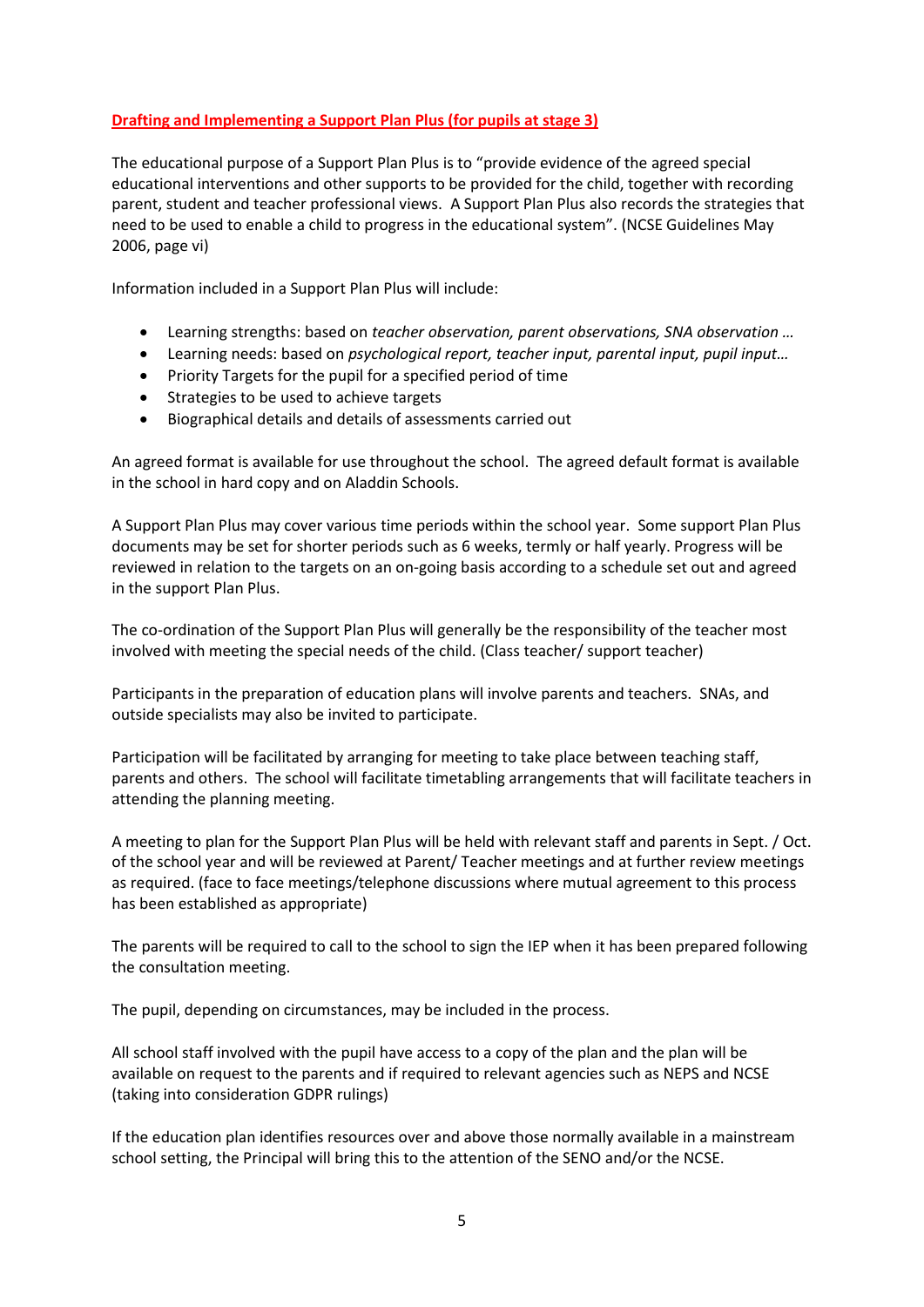The Principal and where appropriate the support staff will be responsible for on-going consultations with psychologists, SENO, and other professionals unless other arrangements have been agreed.

The co-ordination of education plans from class to class and the sharing of relevant information between staff, school and parents will be undertaken by the teacher co-ordinating the IEP. This process will be facilitated by teacher/teacher meetings and through parent/teacher meetings.

## **Inclusion**

Many practical steps are in place to ensure that pupils with special educational needs are included as fully as possible in the life of the school and the classroom. Pupils with special needs participate actively in all school activities, assemblies, and special occasions. Pupils from the special class integrate with mainstream classes for occasions such as lunch, play-time and specific curricular areas.

Strategies to inculcate in students an awareness of the needs of persons with disabilities used in the school include lessons in RE, SPHE, and specific initiatives such as visiting groups.

## **Deployment of Staff**

The class teachers play a primary and central role in the provision of educational support fall the child in their care. In support of the class teacher the school ensures the most effective deployment of support staff in meeting the overall SEN requirements of the children by taking into account the experience/expertise of teachers and SNAs and by closely examining the particular learning needs from year to year. The Principal, following consultation with staff, allocates teaching and care resources.

The school community has been divided into 4 learning communities as follows, each allocated a team leader;

- 1. Stage 1-Jun. and Sen. Infant Classes
- 2. Stage 2 -First and Second Classes
- 3. Stage 3- Third and Fourth Classes
- 4. Stage 4- Fifth and Sixth Classes

A support team of SEN teachers and SNAs is allocated to each stage to provide for the needs within each stage. A Stage Leader is appointed to manage and monitor the needs and supports at each stage, always working in close co-operation with all staff within the stage and with the Principal. Regular stage meetings are held to discuss and review issues and plan for the way forward.

SNAs play a vital role in supporting pupils with special needs in the school.

#### **Collaboration and Communication**

- Collaboration between all those involved in the child's education is essential. *(Principal, parents, class teacher, support teachers, SENO, psychologist, health board personnel, and the visiting teacher service)* The Principal and Deputy Principal have a particular role in liaising with outside groups and with organising in-school communication and collaboration.
- It is sometimes necessary to make specific arrangements for formal consultations, although most of this work is carried out informally through incidental meetings and visits.
- Meetings are facilitated between mainstream and support staff regularly.
- Arrangements made under the Croke Park Agreement will further facilitate collaboration and communication.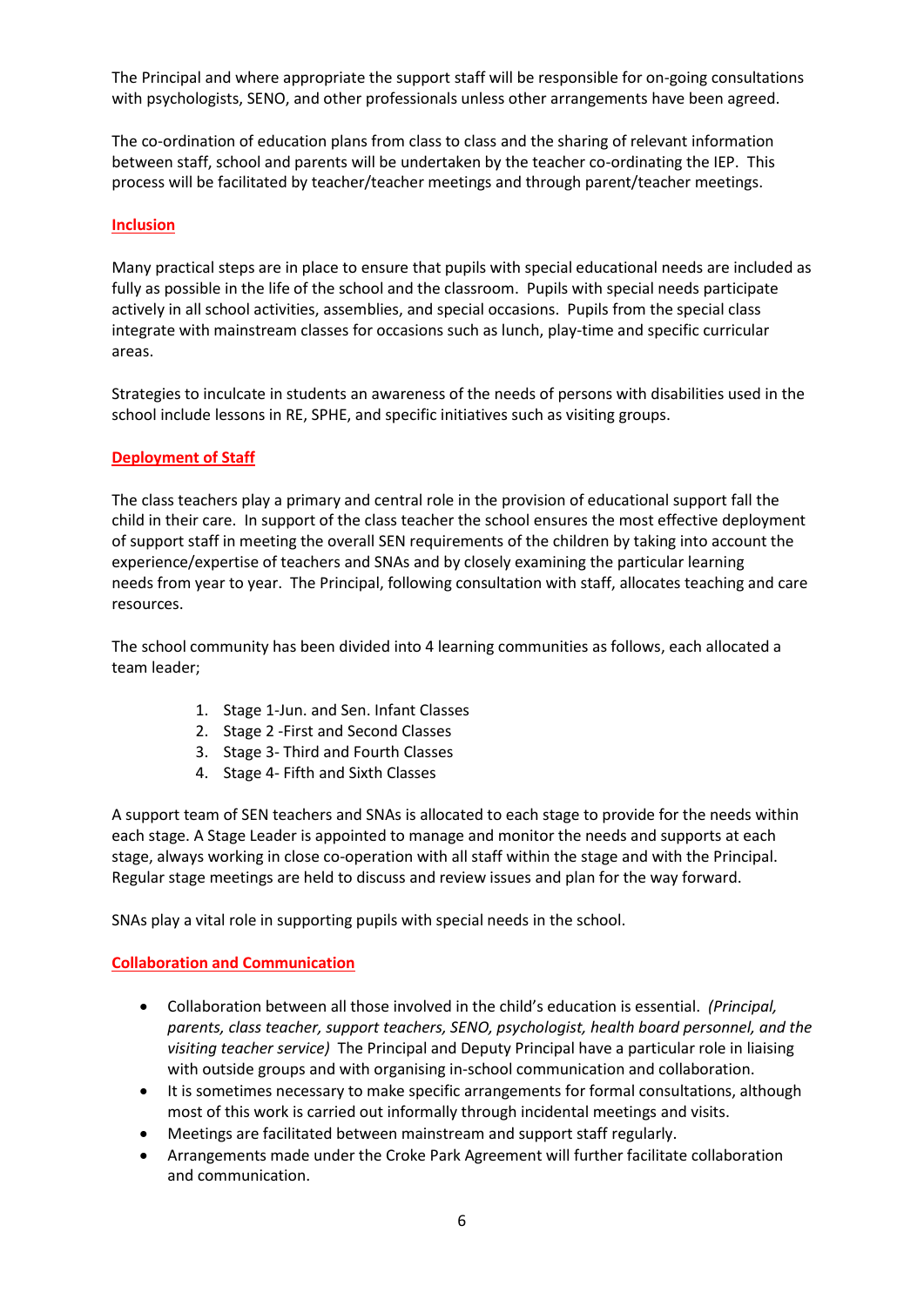#### **Resources**

- Individual teachers are grant aided to purchase additional resources suitable for their own case loads.
- All purchases are receipted and receipts are collected and stored.
- All teachers have access to these resources and where practicable resources can be shared.

## **Transfer to post-primary**

If necessary pupils who require additional support around transition will benefit from cooperation between primary and secondary support staff to enable a smooth transfer to post primary education. A representative from each of the Mallow Post-Primary Schools may visit Scoil Ghobnatan each year to facilitate such transitions. Contact is also made with special schools and visits of staff and pupils arranged as required.

The SENO is informed of all pupils with special needs who are due to transfer.

Educational reports are transferred directly to the receiving Post-Primary Schools. Parental consent is given as part of the Post-Primary Application process.

## **Record Keeping**

The following records are maintained on children with SEN. The Deputy Principal retains copies of all psychological and other professional reports as well as copies of all applications for support teaching, SNA support and Assistive Technology and support plans. Individual support teachers will compile their own records of on-going work and progress and pass these on when teacher allocations are made for a new school year. (See Section 3 above).

Access to these records may be made available to the following parties: (*Class teacher, support teacher, SENO, psychologist, inspector, parents, special needs assistant, health workers, etc.)* in line with GDPR regulations, Note: Bearing in mind the child's entitlement to confidentiality, access may be on a more restricted basis.

Records of a confidential nature including professional reports are securely stored but are available on request to those entitled to see them.

When a pupil who qualifies for resource teaching leaves the school having completed  $6<sup>th</sup>$  class all files relating to the special education of that pupil will be stored securely with the class reports of that particular year.

#### **Other Related Policies**

The Code of Behaviour/Anti Bullying Policy in place in the school is positively framed and designed so that it can be implemented with all pupils in the school. It stresses good relationships, working together, celebrating our successes and learning from our mistakes in an atmosphere where we all take responsibility for our actions and have pride in our school. Individual behaviour plans are formulated where necessary but they fit into the overall framework outlined in the Code of Behaviour.

The school's curricular and organisational policies and plans take into account the needs of pupils with SEN. *e.g. differentiation of content and methodologies in curriculum areas*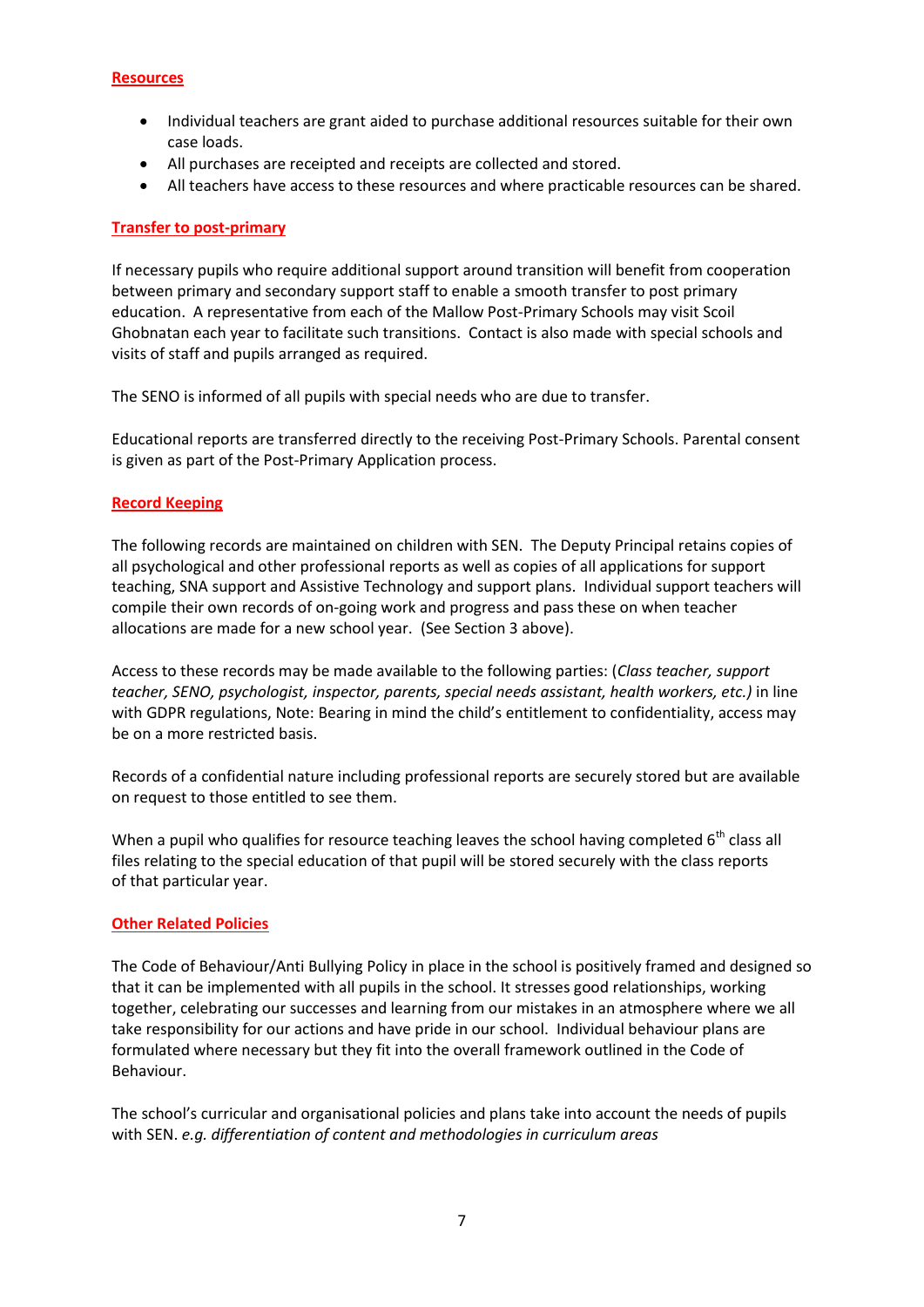Policy Statements on the following topics:

- Specific Speech and Language Impairment Class
- Assessment Policy
- EBD Enrolment Policy
- **•** Enrolment Policy
- SNA Policy

## *Success Criteria*

Some practical indicators of the success of this policy include:

- Inclusion of pupils with special needs into our school
- Progress of pupils with special needs in our school as seen in academic assessments and social and emotional development.
- Parental feedback, including feedback as part of the continuum of support.
- Feedback from teaching staff, special needs assistant, pupils, psychologists
- Inspector's Reports

#### *Roles and Responsibility*

People who have particular responsibilities for aspects of the policy include;

- Parents
- DES/NCSE/SENO
- Psychologist and other outside professionals
- School staff
- Board of Management
- In-school Management Team

The Principal and Deputy Principal have the responsibility of drawing up the plan and reviewing it as required, in consultation with other staff members.

Progress will be made when everyone plays their part to the full and offers help and assistance to others, working as a team towards the best possible outcomes for the children in our care.

# **Professional Development**

Teachers avail of courses organised by Cork Education Support Centre (CESC), Middletown Centre for Autism, Special Educational Support Services, Professional Development Service for Teachers (PDST) and Summer Courses. Resources are provided by Board of Management.

Programmes/Standardised Tests are grant aided by the Department of Education and Skills. Management of Actual and Potential Aggression (MAPA) training was provided to staff members in 2018 and will be provided again this year 2021. Training was also provided for 2 staff members in the Roots of Empathy Programme in October 2018. In March 2021, staff renewed their training of the Incredible Years Programme which was provided by Cork Education Centre over a four week period online.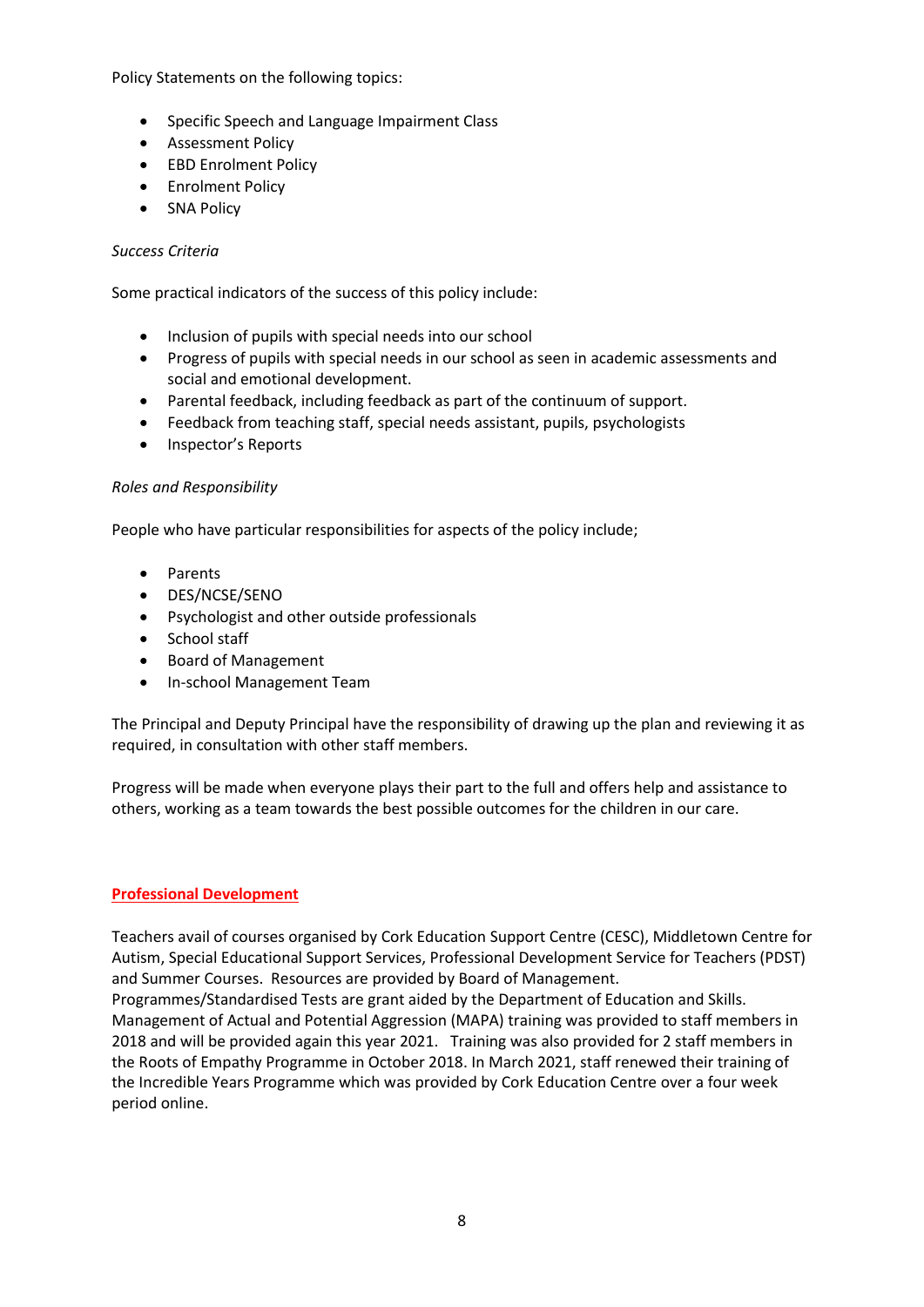#### **Implementation Date**

This policy will apply immediately on ratification by the BOM. The monitoring of its implementation will be overseen by the Principal and Deputy Principal.

#### **Timetable for Review**

The operation of the new policy will be reviewed after a period of no more than three years from date of ratification or subsequent review. Any legislative or administrative changes will be incorporated into the plan as soon as is practicable.

The policy will be posted on the school website [www.scoilghobnatan.com](http://www.stolivers.ie/)

Reviewed: March 2021

Ratified at BOM: \_\_\_\_\_18/05/2021\_\_\_\_\_\_\_\_\_\_\_\_\_

| Chairperson:                                                                                | James Stanton                   | Date: | 18/05/2021 |
|---------------------------------------------------------------------------------------------|---------------------------------|-------|------------|
|                                                                                             | Chairperson B.O.M James Stanton |       |            |
|                                                                                             | Donate O Shea                   |       |            |
| Principal:<br>$P: \mathbb{R}^n \times \mathbb{R}^n \times \mathbb{R}^n \times \mathbb{R}^n$ |                                 | Date: | 18/05/2021 |

Principal Donal O'Shea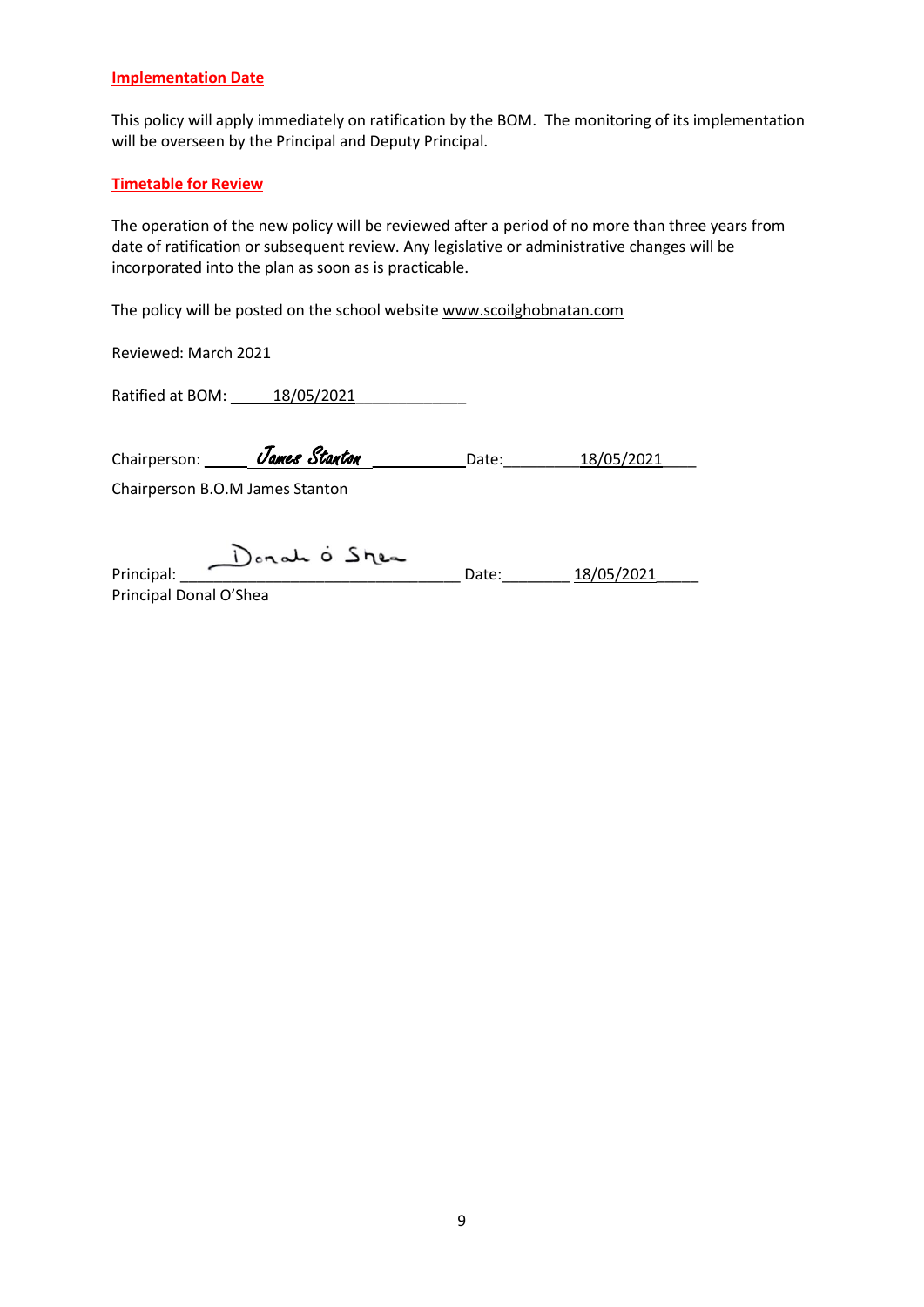# **APPENDIX 1**

# **The Continuum of Support for Children with Special Educational Needs.**

**Stage 1**: Procedures followed by class and support teachers for the early identification of enrolled pupils who may have special educational needs or learning difficulties.

- The academic, physical, social, behavioural or emotional development of pupils will be monitored through teacher observation, parental observations, use of simple teacher designed checklists*.*
- Concerns regarding a pupil's progress are noted by class teacher using observation, check lists and/or test copy and appropriate interventions are put in place.
- The screening measures that are generally used in the school include the MIST Screening Test, and the standardised reading and maths tests (Drumcondra Reading and SIGMA-T Maths)are reviewed. Other tests for individual pupils may be administered in consultation with the relevant support teacher or the Deputy Principal. These include measures to determine levels of general ability and measures to determine academic performance.
- Where particular concerns arise parents/guardians are contacted with a view to exchanging relevant information and agreeing on a plan of action which may include classroom adjustments and adaptations to teaching and learning, parental input in the home, and referral to outside agencies such as GP, medical clinic, family services etc. Actions to be taken will be recorded by the class teacher on a Classroom Support Plan.
- If necessary the class teachers at can seek advice from senior management in the school or from other support teachers. (checklists and tip sheets available from support teachers).
- If initial in-class interventions do not bring sufficient improvement the child may be moved onto Stage 2 following consultation with parents, principal, SEN teacher(s) as well as the class teacher, subject to the child meeting any requirements set out under the Learning Support Guidelines of the DES.
- If concerns seem to warrant the provision of support from outside agencies such as Speech and language and Occupational Therapy in consultation with the parents, having obtained written parental consent. (in line with GDPR requirements).

# **Stage 2**. Referral to Special Educational Support Teacher

- Supplementary teaching will be provided following assessment results, teacher recommendation, parents' concerns, and in the light of the availability of resources.
- Parental consent is given for screening and diagnostic testing if required at the beginning of each school year.
- Early contact with parents to explain how learning support can address their child's learning needs will be made. A standard consent form is used but individual meetings with parents will be arranged whenever possible. Acceptance or refusal of service will be recorded. In the case of refusal further consultation will be sought to clarify any difficulties or concerns.
- Supplementary teaching is provided by a team of teachers employed under the following headings: SEN, EAL specific allocation, Special Class Teacher.
- Over the years various time-tabling arrangements have been used with the aims of maximising support for individual pupils and minimising disruption to classroom teachers. Decisions regarding the overall arrangements are made by the principal and